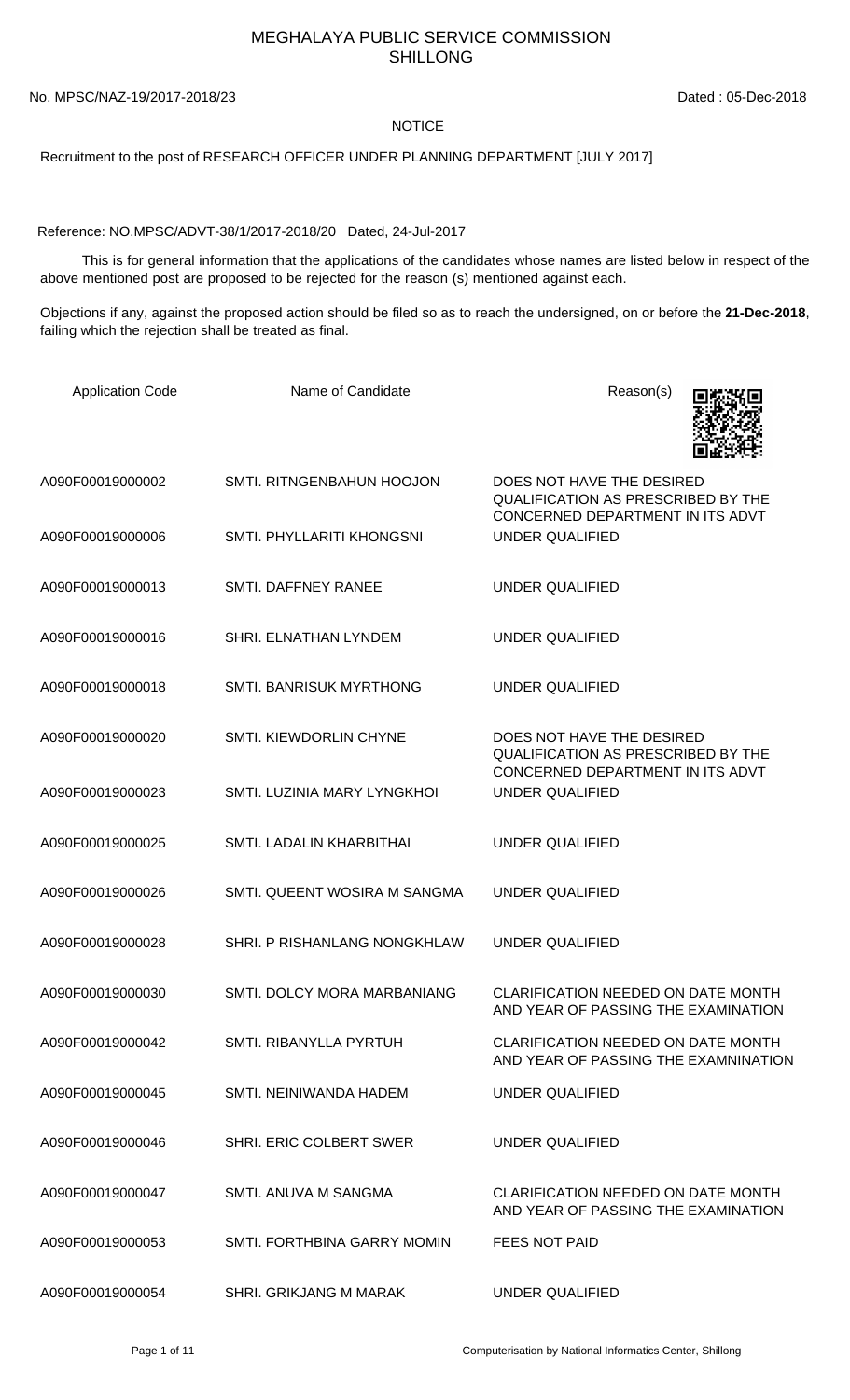

| A090F00019000055 | SHRI. JAKE MELANIUS NONGKYNRIH            | DOES NOT HAVE THE DESIRED<br>QUALIFICATION AS PRESCRIBED BY THE                                                                                |
|------------------|-------------------------------------------|------------------------------------------------------------------------------------------------------------------------------------------------|
| A090F00019000062 | SMTI. BIBIANA G MOMIN                     | CONCERNED DEPARTMENT IN ITS ADVT<br><b>UNDER QUALIFIED</b>                                                                                     |
| A090F00019000063 | <b>SHRI. PYNSUKBIANG KHONGLEIN</b>        | <b>UNDER QUALIFIED</b>                                                                                                                         |
| A090F00019000066 | SHRI. LURSHAI M KHARJANA                  | <b>UNDER QUALIFIED</b>                                                                                                                         |
| A090F00019000068 | SMTI. OPHELIA CAROLINE WAR                | <b>CLARIFICATION NEEDED ON DATE MONTH</b><br>AND YEAR OF PASSING THE EXAMINATION                                                               |
| A090F00019000069 | <b>SHRI. BATSKHEMLANG LAMARE</b>          | DOES NOT HAVE THE DESIRED<br><b>QUALIFICATION AS PRESCRIBED BY THE</b>                                                                         |
| A090F00019000077 | SMTI. EVANGELEEN KHONGSHAH                | CONCERNED DEPARTMENT IN ITS ADVT<br>DOES NOT HAVE THE DESIRED<br><b>QUALIFICATION AS PRESCRIBED BY THE</b><br>CONCERNED DEPARTMENT IN ITS ADVT |
| A090F00019000079 | SMTI, CAREDALIN KHARBHIH                  | <b>UNDER QUALIFIED</b>                                                                                                                         |
| A090F00026000005 | SMTI. PRIYATI DIO SANGMA                  | DOES NOT HAVE THE DESIRED<br>QUALIFICATION AS PRESCRIBED BY THE<br>CONCERNED DEPARTMENT IN ITS ADVT                                            |
| A090F00026000006 | SHRI. HALLEY XAVIER R MARAK               | UNDER QUALIFIED                                                                                                                                |
| A090F00026000007 | <b>SHRI. RUPOM GABIL MOMIN</b>            | DOES NOT HAVE THE DESIRED<br><b>QUALIFICATION AS PRESCRIBED BY THE</b><br>CONCERNED DEPARTMENT IN ITS ADVT                                     |
| A090F00026000008 | SHRI. ALBERD SENGPRANG T<br><b>SANGMA</b> | DOES NOT HAVE THE DESIRED<br><b>QUALIFICATION AS PRESCRIBED BY THE</b><br>CONCERNED DEPARTMENT IN ITS ADVT                                     |
| A090F00026000009 | SHRI. RAKESH R MARAK                      | UNDER QUALIFIED                                                                                                                                |
| A090F00026000011 | SMTI. SENGMATCHIE A SANGMA                | DOES NOT HAVE THE DESIRED<br>QUALIFICATION AS PRESCRIBED BY THE<br>CONCERNED DEPARTMENT IN ITS ADVT                                            |
| A090F00026000012 | SHRI, CHEBAGRIK K MARAK                   | UNDER QUALIFIED                                                                                                                                |
| A090F00026000013 | SMTI. YULYANA TAMARA CH<br><b>SANGMA</b>  | DOES NOT HAVE THE DESIRED<br><b>QUALIFICATION AS PRESCRIBED BY THE</b><br>CONCERNED DEPARTMENT IN ITS ADVT                                     |
| A090F00026000014 | SHRI. ENZO SCIFO M MOMIN                  | <b>UNDER QUALIFIED</b>                                                                                                                         |
| A090F00026000017 | SHRI. MASEL WABBE CH SANGMA               | DOES NOT HAVE THE DESIRED<br><b>QUALIFICATION AS PRESCRIBED BY THE</b><br>CONCERNED DEPARTMENT IN ITS ADVT                                     |
| A090F00026000018 | <b>SHRI. RAKMAN CH MOMIN</b>              | DOES NOT HAVE THE DESIRED<br>QUALIFICATION AS PRESCRIBED BY THE<br>CONCERNED DEPARTMENT IN ITS ADVT                                            |
| A090F00026000020 | SMTI. BALWANA TANGRERA M<br><b>MARAK</b>  | DOES NOT HAVE THE DESIRED<br><b>QUALIFICATION AS PRESCRIBED BY THE</b><br>CONCERNED DEPARTMENT IN ITS ADVT                                     |
| A090F00026000021 | SHRI, ANONBEL G MOMIN                     | DOES NOT HAVE THE DESIRED<br><b>QUALIFICATION AS PRESCRIBED BY THE</b><br>CONCERNED DEPARTMENT IN ITS ADVT                                     |
| A090F00026000023 | SMTI. WILMA DIMERA D SHIRA                | <b>UNDER QUALIFIED</b>                                                                                                                         |
| A090F00026000024 | SMTI. CHANDRIKA M SANGMA                  | <b>UNDER QUALIFED</b>                                                                                                                          |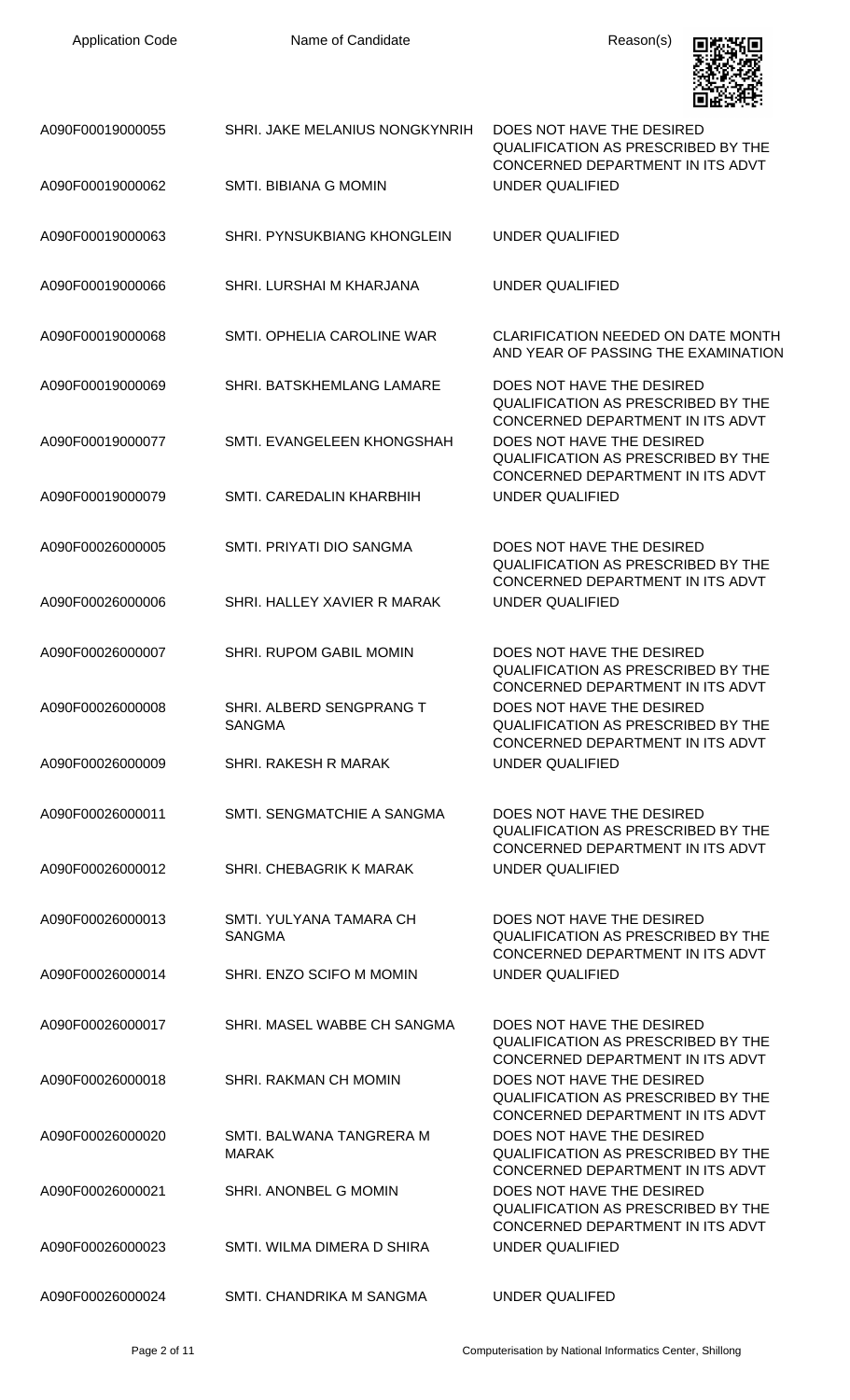| <b>Application Code</b> | Name of Candidate                                     | Reason(s)                                                                                                                                  |
|-------------------------|-------------------------------------------------------|--------------------------------------------------------------------------------------------------------------------------------------------|
| A090F00026000026        | SHRI. STANLEY A SANGMA                                | DOES NOT HAVE THE DESIRED<br><b>QUALIFICATION AS PRESCRIBED BY THE</b><br>CONCERNED DEPARTMENT IN ITS ADVT                                 |
| A090F00026000027        | SMTL ANAMIKA JESSIRELLA G<br><b>MOMIN</b>             | CLARIFICATION NEEDED ON DATE MONTH<br>AND YEAR OF PASSING THE EXAMINATION                                                                  |
| A090F00026000029        | SHRI. EDWARD D MOMIN                                  | <b>CLARIFICATION NEEDED ON THE FIELD</b><br>STREAM OF AS PER THE EDUCATIONAL<br><b>QUALIFICATION REQUIRED NEEDED BY THE</b><br><b>ADVT</b> |
| A090F00026000030        | SMTI. CHAKME G MOMIN                                  | DOES NOT HAVE THE DESIRED<br><b>QUALIFICATION A PRESCRIBED BY THE</b><br>CONCERNED DEPARTMENT IN ITS ADVT                                  |
| A090F00026000031        | <b>SMTI. RAKCHIME B MARAK</b>                         | UNDER QUALIFIED                                                                                                                            |
| A090F00026000032        | <b>SMTI. ANCIENA R MARAK</b>                          | <b>UNDER QUALIFIED</b>                                                                                                                     |
| A090F00026000033        | <b>SHRI. LETUSAN MARAK</b>                            | <b>UNDER QUALIFIED</b>                                                                                                                     |
| A090F00026000034        | SHRI. GEOFFREY CH MOMIN                               | DOES NOT HAVE THE DESIRED<br><b>QUALIFICATION AS PRESCRIBED BY THE</b><br>CONCERNED DEPARTMENT IN ITS ADVT                                 |
| A090F00026000035        | SHRI. RANGGAM A SANGMA                                | <b>UNDER QUALIFIED</b>                                                                                                                     |
| A090F00026000037        | SMTI. BALSAME D SHIRA                                 | DOES NOT HAVE THE DESIRED<br><b>QUALIFICATION AS PRESCRIBED BY THE</b><br>CONCERNED DEPARTMENT IN ITS ADVT                                 |
| A090F00026000038        | SMTI. ALISHA K SANGMA                                 | DOES NOT HAVE THE DESIRED<br><b>QUALIFICATION AS PRESCRIBED BY THE</b><br>CONCERNED DEPARTMENT IN ITS ADVT                                 |
| A090F00026000039        | <b>SHRI. LOMU SANGMA</b>                              | CLARIFICATION NEEDED ON DATE MONTH<br>AND YEAR OF PASSING THE EXAMINATION                                                                  |
| A090F00026000041        | SHRI. BRADYAN M MARAK                                 | DOES NOT HAVE THE DESIRED<br><b>QUALIFICATION AS PRESCRIBED BY THE</b><br>CONCERNED DEPARTMENT IN ITS ADVT                                 |
| A090F00026000044        | SMTI. JERYLL R MARAK                                  | <b>UNDER QUALIFIED</b>                                                                                                                     |
| A090F00026000045        | SMTI. CHEDIME SANGMA                                  | UNDER QUALIFIED                                                                                                                            |
| A090F00026000046        | SMTI. ICYLIA A SANGMA                                 | UNDER QUALIFIED                                                                                                                            |
| A090F00026000047        | SMTI. DIANA CH SANGMA                                 | UNDER QUALIFIED                                                                                                                            |
| A090F00059000003        | SHRI. FREDDIE GRAVET SYNGAI                           | UNDER QUALIFIED                                                                                                                            |
| A090F00059000005        | SMTI, IBANDARISHISHA<br><b>KHARUMNUID</b>             | UNDER QUALIFIED                                                                                                                            |
| A090F00059000009        | <b>SMTI. JULIANCY PRISSICCA</b><br><b>KHARWANLANG</b> | UNDER QUALIFIED                                                                                                                            |
| A090F00059000011        | SHRI. FOREMOST TYNSONG                                | <b>UNDER QUALIFIED</b>                                                                                                                     |
| A090F00059000015        | <b>SMTI. BAIAMONLANG SWER</b>                         | <b>OVERAGED</b>                                                                                                                            |
| A090F00059000018        | SHRI. JEFFREY KHARSYNTIEW                             | DOES NOT HAVE THE DESIRED<br>QUALIFICATION AS PRESCRIBED BY THE                                                                            |

Page 3 of 11 Computerisation by National Informatics Center, Shillong

CONCERNED DEPARTMENT IN ITS ADVT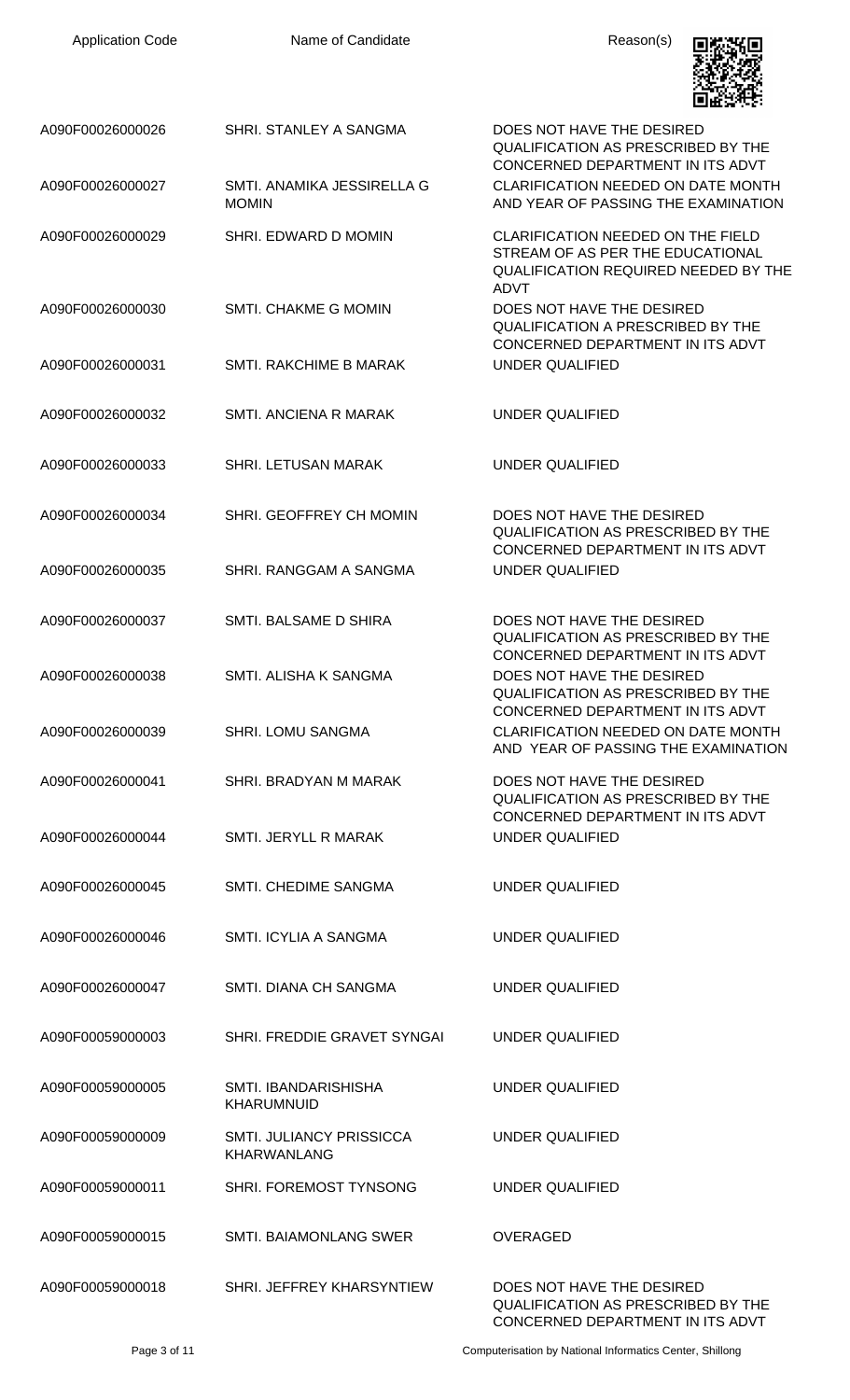| <b>Application Code</b> | Name of Candidate                           | Reason(s)                                                                                                   |
|-------------------------|---------------------------------------------|-------------------------------------------------------------------------------------------------------------|
| A090F00059000021        | <b>SMTI. IBAMELA AI BAREH</b>               | DOES NOT HAVE THE DESIRED<br><b>QUALIFICATION AS PRESCRIBED BY THE</b>                                      |
| A090F00059000024        | SHRI. RISHOT MAWLONG                        | CONCERNED DEPARTMENT IN ITS ADVT<br><b>UNDER QUALIFIED</b>                                                  |
| A090F00059000025        | SMTI. CASSANDRA MARBANIANG                  | <b>UNDER QUALIFIED</b>                                                                                      |
| A090F00059000026        | SMTI. PYNCHELANGKI DKHAR                    | DOESN NOT HAVE THE DESIRED<br><b>QUALIFICATION AS PRESCRIBED BY THE</b><br>CONCERNED DEPARTMENT IN ITS ADVT |
| A090F00059000031        | SHRI. ARNOLD RICHARD<br><b>KHARLYNGDOH</b>  | <b>CLARIFICATION NEEDED ON DATE MONTH</b><br>AND YEAR OF PASSING THE EXAMINATION                            |
| A090F00059000033        | SHRI. HABAMUTLANG LYNGDOH                   | <b>UNDER QUALIFIED</b>                                                                                      |
| A090F00059000038        | SHRI. LAMBHAMIKI LYNGDOH                    | UNDER QUALIFIED                                                                                             |
| A090F00059000040        | SHRI. WILLBERTSON S NONGRUM                 | <b>CLARIFICATION NEEDED ON DATE MONT</b><br>AND YEAR OF PASSING THE EXAMINATION                             |
| A090F00059000044        | SHRI. GIFFORD R MARAK                       | <b>UNDER QUALIFIED</b>                                                                                      |
| A090F00059000045        | SMTI. ERIPHICA M LANGSTIEH                  | UNDER QUALIFIED                                                                                             |
| A090F00059000047        | <b>SHRI. PANHOK SHILLA</b>                  | <b>UNDER QUALIFIED</b>                                                                                      |
| A090F00059000050        | <b>SHRI. TOBIAS SHANGRANG</b>               | <b>UNDER QUALIFIED</b>                                                                                      |
| A090F00059000051        | SHRI. PERFECTSTAR SNAITANG                  | DOES NOT HAVE THE DESIRED<br><b>QUALIFICATION AS PRESCRIBED BY THE</b><br>CONCERNED DEPARTMENT IN ITS ADVT  |
| A090F00059000053        | SHRI. MANBHA NONGKHLAW                      | DOES NOT HAVE THE DESIRED<br><b>QUALIFICATION AS PRESCRIBED BY THE</b><br>CONCERNED DEPARTMENT IN ITS ADVT  |
| A090F00059000058        | SHRI. DENILSON D SANGMA                     | DOES NOT HAVE THE DESIRED<br><b>QUALIFICATION AS PRESCRIBED BY THE</b><br>CONCERNED DEPARTMENT IN ITS ADVT  |
| A090F00059000061        | SHRI. DENZEER R MARAK                       | DOEN NOT HAVE THE DESIRED<br><b>QUALIFICATION AS PRESCRIBED BY THE</b><br>CONCERNED DEPARTMENT IN ITS ADVT  |
| A090F00062000004        | SMTI. LANOSHA SLONG                         | UNDER QUALIFIED                                                                                             |
| A090F00062000010        | SMTI. IALAMDAPHA WAR                        | UNDER QUALIFIED                                                                                             |
| A090F00062000012        | SMTI. NIGHT FLOWER DKHAR                    | <b>OVERAGED</b>                                                                                             |
| A090F00064000002        | SMTI, BADAAISHISHA SNAITANG                 | <b>UNDERQUALIFIED</b>                                                                                       |
| A090F00065000002        | SMTI. SALCHI SANGMA                         | DOES NOT HAVE THE DESIRED<br>QUALIFICATION AS PRSCRIBED BY THE<br>CONCERNED DEPARTMENT IN ITS ADVT          |
| A090F00065000003        | SHRI. DALLANG SWARGO DEW M<br><b>SANGMA</b> | <b>UNDER QUALIFIED</b>                                                                                      |
| A090F00065000006        | <b>SMTL SIMCHIRILE N MARAK</b>              | UNDER QUALIFIED                                                                                             |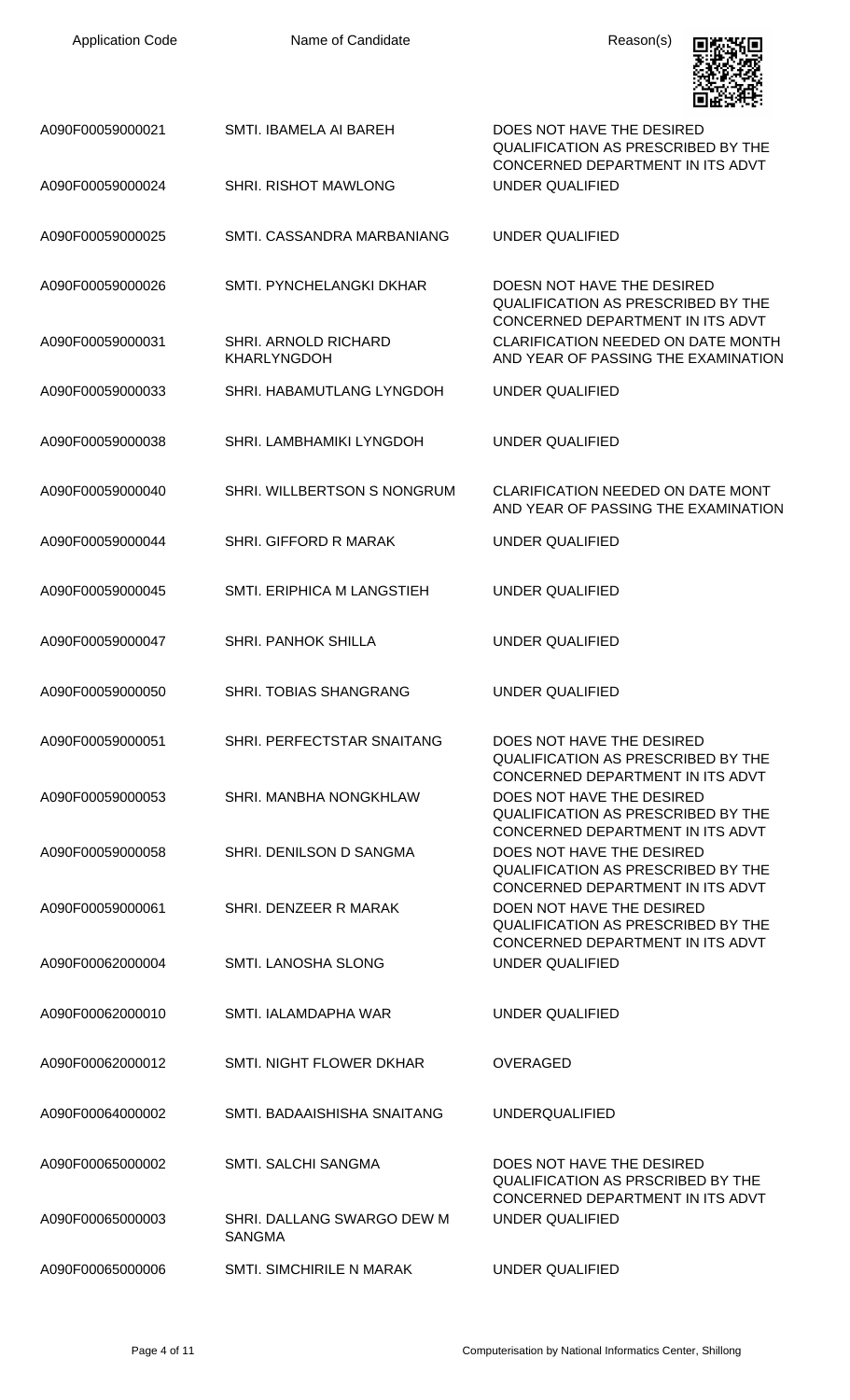| <b>Application Code</b> | Name of Candidate                        | Reason(s)                                                                                                                   |
|-------------------------|------------------------------------------|-----------------------------------------------------------------------------------------------------------------------------|
| A090F00065000007        | SMTI, PRIYASENGSE D SHIRA                | CLARIFICATION NEEDED ON THE FILED<br>STREAM OF AS PER THE EDUCATIONAL<br>QUALIFCATION REQUIRED NEEDED BY THE<br><b>ADVT</b> |
| A090W02668000001        | SHRI. MARKANSTAR KHARBUDON               | NO DESIRED QUALIFICATION AS<br>PRESCRIBED IN THE ADVERTISEMENT                                                              |
| A090W50841000001        | SHRI. RICHARD GABIL MOMIN                | NO DESIRED QUALIFICATION AS<br>PRESCRIBED IN THE ADVERTISEMENT                                                              |
| A090W52653000001        | SMTI. BAIAILYNDHAR MARY DHAR             | NO DESIRED QUALIFICATION AS<br>PRESCRIBED IN THE ADVERTISEMENT                                                              |
| A090W50786000001        | SMTI. WAILUTKI PHAWA                     | CLARIFICATION NEEDED ON THE DATE AND<br>MONTH OF PASSING THE EXAMINATION                                                    |
| A090W44064000001        | SHRI. RAKSRANG R MARAK                   | CLARIFICATION NEEDED ON THE DATE AND<br>MONTH OF PASSING THE EXAMINATION                                                    |
| A090W45277000001        | SMTI. KRHYANGKHA DARING<br><b>SANGMA</b> | UNDERQUALIFIED.                                                                                                             |
| A090W52668000001        | SMTI. APSARA SHISHA<br><b>MARBANIANG</b> | CLARIFICATION NEEDED ON THE DATE AND<br>MONTH OF PASSING THE EXAMINATION                                                    |
| A090W11083000001        | SMTI. AROMA VANDANA LANONG               | <b>OVERAGED</b>                                                                                                             |
| A090W41221000001        | <b>SHRI. RIMBARCO MRONG MARAK</b>        | UNDERQUALIFIED.                                                                                                             |
| A090W50557000001        | SHRI. SUKHEIMON PASSAH                   | CLARIFICATION NEEDED ON THE DATE AND<br>MONTH OF PASSING THE EXAMINATION                                                    |
| A090W51932000001        | SMTI. FELICITHA N. ARENGH                | NO DESIRED QUALIFICATION AS<br>PRESCRIBED IN THE ADVERTISEMENT                                                              |
| A090W51717000001        | <b>SMTI. ARNICA BARIM</b>                | NO DESIRED QUALIFICATION AS<br>PRESCRIBED IN THE ADVERTISEMENT                                                              |
| A090W45757000001        | SMTI. KUSINY R SANGMA                    | UNDERQUALIFIED.                                                                                                             |
| A090W49811000001        | SMTI. BENACHI D MARAK                    | UNDERQUALIFIED.                                                                                                             |
| A090W50356000001        | <b>SMTI. MEGHNA MUKHERJEE</b>            | CLARIFICATION NEEDED ON THE DATE AND<br>MONTH OF PASSING THE EXAMINATION                                                    |
| A090W49918000002        | SMTI. ALISHA BAREH                       | CLARIFICATION NEEDED ON THE DATE AND<br>MONTH OF PASSING THE EXAMINATION                                                    |
| A090W52111000002        | SMTI. ESTHER E MAWA                      | NO DESIRED QUALIFICATION AS<br>PRESCRIBED IN THE ADVERTISEMENT                                                              |
| A090W49977000002        | SMTI. ZELDABETH A SANGMA                 | DOES NOT HAVE THE DESIRED<br>QUALIFICATION AS PRESCRIBED BY THE<br>CONCERNED DEPARTMENT IN IT'S<br>ADVERTISEMENT.           |
| A090W49984000002        | SMTI. RIDAHUN LYNGDOH                    | UNDERQUALIFIED.                                                                                                             |
| A090W50282000002        | <b>SMTI. RUBINA YASMIN</b>               | UNDERQUALIFIED.                                                                                                             |
| A090W50295000002        | SHRI. JAKGAM KONGKAL MARAK               | UNDERQUALIFIED.                                                                                                             |
| A090W42876000002        | SMTI. MEDALIN LATING                     | <b>OVERAGED</b>                                                                                                             |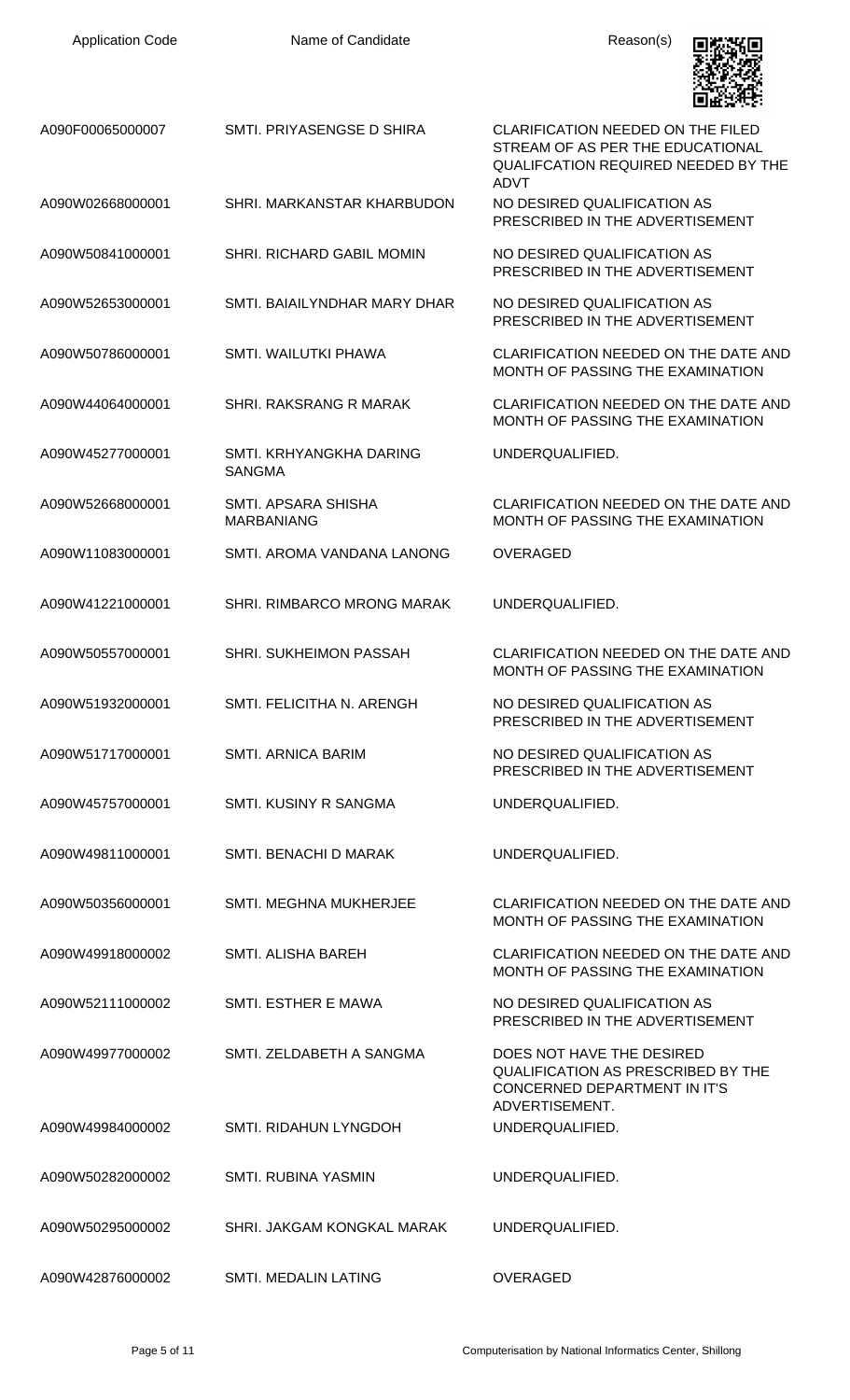| <b>Application Code</b> | Name of Candidate                            | Reason(s)                                                                                                                       |
|-------------------------|----------------------------------------------|---------------------------------------------------------------------------------------------------------------------------------|
| A090W49470000002        | SMTI. BATIPBIANG KHONGPHAI                   | <b>CLARIFICATION NEEDED ON STREAM</b><br>SUBJECT AS PER EDUCATIONAL<br><b>QUALIFICATION NEEDED BY THE</b><br>ADVERTISEMENT.     |
| A090W52535000002        | SHRI. WANSHAILANG KHONGSTID                  | NO DESIRED QUALIFICATION AS<br>PRESCRIBED IN THE ADVERTISEMENT                                                                  |
| A090W49167000002        | SMTI. LAKMINA R MARAK                        | <b>CLARIFICATION NEEDED ON DATE AND</b><br>MONTH THE PASSING THE EXAMINATION.                                                   |
| A090W49061000002        | <b>SMTI. KORDOR SALAHE</b>                   | <b>CLARIFICATION NEEDED ON DATE AND</b><br>MONTH THE PASSING THE EXAMINATION.                                                   |
| A090W48841000002        | SHRI. JAMPHANG SAINPYRKHAT<br><b>SYIEM</b>   | UNDERQUALIFIED.                                                                                                                 |
| A090W47658000002        | SHRI. W JEFFERSON RANI                       | <b>CLARIFICATION NEEDED ON THE STREAM</b><br>SUBJECT AS PER EDUCATIONAL<br><b>QUALIFICATION NEEDED BY THE</b><br>ADVERTISEMENT. |
| A090W47516000002        | SMTI. BIDANCHI REMA MOMIN                    | CLARIFICATION NEEDED ON THE STREAM<br>SUBJECT AS PER EDUCATIONAL<br><b>QUALIFICATION NEEDED BY THE</b><br>ADVERTISEMENT.        |
| A090W47494000002        | SMTI. BAKHRIAMDOR SOHLIYA                    | CLARIFICATION NEEDED ON THE STREAM<br>SUBJECT AS PER EDUCATIONAL<br><b>QUALIFICATION NEEDED BY THE</b><br>ADVERTISEMENT.        |
| A090W47357000002        | SMTI. BAIAKMENLANG WARBAH                    | CLARIFICATION NEEDED ON THE STREAM<br><b>SUBJECT AS PER EDUCATIONAL</b><br><b>QUALIFICATION NEEDED BY THE</b><br>ADVERTISEMENT. |
| A090W46105000002        | SHRI. ADRIAN KITKUPAR LANGSTIEH              | CLARIFICATION NEEDED ON DATE AND<br>MONTH THE PASSING OF THE<br>EXAMINATION.                                                    |
| A090W44570000002        | SMTI. DAPHINE CECILIA<br><b>RYNTATHIANG</b>  | UNDERQUALIFIED.                                                                                                                 |
| A090W44319000002        | SHRI. DONALD RICALDO<br><b>MAWKHLIENG</b>    | DOES NOT HAVE THE DESIRED<br><b>QUALIFICATION AS PRESCRIBED BY THE</b><br>CONCERNED DEPARTMENT IN IT'S<br>ADVERTISEMENT.        |
| A090W42992000002        | SMTI. MIRANDA WANSUK<br><b>NONGTARIANG</b>   | UNDERQUALIFIED.                                                                                                                 |
| A090W37444000002        | SHRI. MIKKIM JOSEPHAT S SANGMA               | UNDERQUALIFIED.                                                                                                                 |
| A090W36568000002        | SMTI. ADOREENA BANSIENHUN<br><b>DIENGDOH</b> | UNDERQUALIFIED.                                                                                                                 |
| A090W37394000002        | SHRI. SILJRANG R MARAK                       | <b>CLARIFICATION NEEDED ON THE DATE AND</b><br>MONTH OF PASSING THE EXAMINATION                                                 |
| A090W50079000002        | SMTI. PERSICA MARY BASAIAWMOIT               | NO DESIRED QUALIFICATION AS<br>PRESCRIBED IN THE ADVERTISEMENT                                                                  |
| A090W50691000002        | SMTI. IBANROI LYNGDOH NONGLAIT               | NO DESIRED QUALIFICATION AS<br>PRESCRIBED IN THE ADVERTISEMENT                                                                  |
| A090W50826000002        | <b>SHRI. MARARKI BIAM</b>                    | CLARIFICATION NEEDED ON THE DATE AND<br>MONTH OF PASSING THE EXAMINATION                                                        |
| A090W51287000002        | SHRI. BALAJIED ME SYRTI                      | CLARIFICATION NEEDED ON THE DATE AND<br>MONTH OF PASSING THE EXAMINATION                                                        |
| A090W51486000002        | SMTI. JOSEPHINE DERICA KYNDIAH               | NO DESIRED QUALIFICATION AS<br>PRESCRIBED IN THE ADVERTISEMENT                                                                  |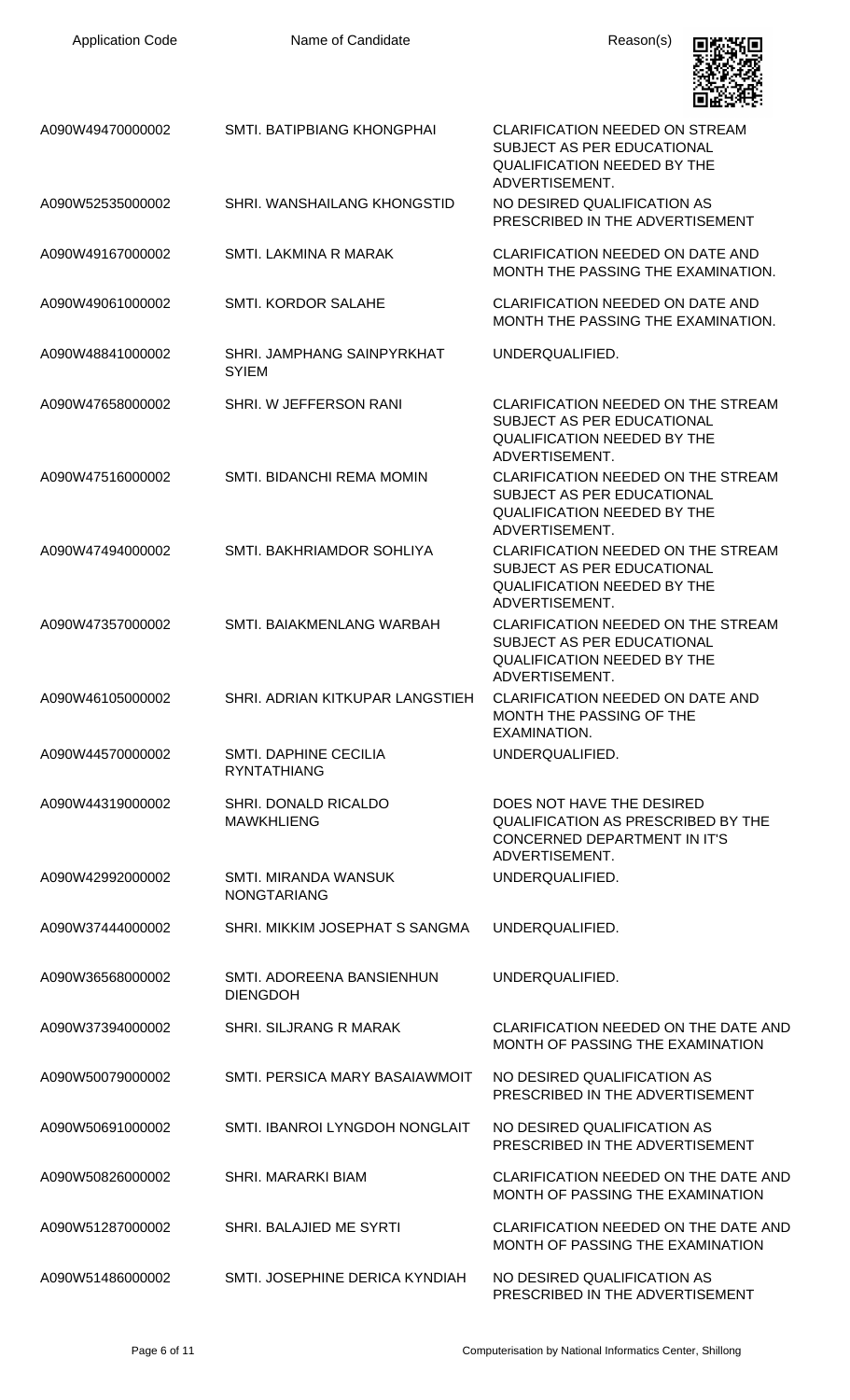| <b>Application Code</b> | Name of Candidate                         | Reason(s)                                                                                                                   |
|-------------------------|-------------------------------------------|-----------------------------------------------------------------------------------------------------------------------------|
| A090W52509000002        | SHRI. LAWANJOP RANI                       | NO DESIRED QUALIFICATION AS<br>PRESCRIBED IN THE ADVERTISEMENT                                                              |
| A090W11289000002        | SHRI. STENBARLAND CHIANGGATA              | NO DESIRED QUALIFICATION AS<br>PRESCRIBED IN THE ADVERTISEMENT                                                              |
| A090W15033000002        | SHRI. ARWANKIE SHADAP                     | NO DESIRED QUALIFICATION AS<br>PRESCRIBED IN THE ADVERTISEMENT                                                              |
| A090W35425000002        | SMTI. CATHERINE DERICA KYNDIAH            | NO DESIRED QUALIFICATION AS<br>PRESCRIBED IN THE ADVERTISEMENT                                                              |
| A090W52412000002        | SHRI. DAVIS CHANGSAN K SANGMA             | NO DESIRED QUALIFICATION AS<br>PRESCRIBED IN THE ADVERTISEMENT                                                              |
| A090W16753000002        | SHRI. MIKEHENCHARD CHERAN<br><b>MOMIN</b> | DOES NOT HAVE THE DESIRED<br>QUALIFICATION AS PRESCRIBED BY THE<br><b>CONCERNED DEPARTMENT IN IT'S</b><br>ADVERTISEMENT.    |
| A090W15443000002        | SHRI. COLBY SPERA RANGSA<br><b>MARAK</b>  | DOES NOT HAVE THE DESIRED<br>QUALIFICATION AS PRESCRIBED BY THE<br>CONCERNED DEPARTMENT IN IT'S<br>ADVERTISEMENT.           |
| A090W50538000002        | SHRI. BASANDA G MOMIN                     | NO DESIRED QUALIFICATION AS<br>PRESCRIBED IN THE ADVERTISEMENT                                                              |
| A090W51293000002        | SMTI. WANDIYAMON POHTHMI                  | <b>CLARIFICATION NEEDED ON THE DATE AND</b><br>MONTH OF PASSING THE EXAMINATION                                             |
| A090W51366000002        | <b>SHRI. ANJIT MOMIN</b>                  | CLARIFICATION NEEDED ON THE DATE AND<br>MONTH OF PASSING THE EXAMINATION                                                    |
| A090W51621000002        | SHRI. JASON WARD KHARKONGOR               | NO DESIRED QUALIFICATION AS<br>PRESCRIBED IN THE ADVERTISEMENT                                                              |
| A090W45489000003        | SMTL KYNTIEWLIN KHARBANI                  | NO DESIRED QUALIFICATION AS<br>PRESCRIBED IN THE ADVERTISEMENT                                                              |
| A090W00645000003        | SHRI, KSANKUPAR KHONGSTIT                 | DOES NOT HAVE THE DESIRED<br><b>QUALIFICAION AS PRESCRIBED BY THE</b><br>CONCERNED DEPARTMENT IN IT'S<br>ADVERTISEMENT.     |
| A090W04790000003        | SHRI. RONALD P L THABAH                   | IN-ELLIGIBLE (PASSED ON 3RD DIVISION).                                                                                      |
| A090W21665000003        | SMTI. LAMSUKLIN DIENGDOH                  | UNDERQUALIFIED.                                                                                                             |
| A090W36876000003        | <b>SMTI. IBADAHUN KHONGWIR</b>            | <b>CLARIFICATION NEEDED ON DATE AND</b><br>MONTH OF THE PASSING THE<br>EXAMINATION.                                         |
| A090W37429000003        | SMTI. NAMRE CONSTANCE S<br><b>SANGMA</b>  | UNDERQUALIFIED.                                                                                                             |
| A090W45313000003        | <b>SHRI. SHANGKY KHONGWAR</b>             | DOES NOT HAVE THE DESIRED<br>QUALIFICATION AS PRESCRIBED BY THE<br><b>CONCERNED DEPARTMENT IN IT'S</b><br>ADVERTISEMENT.    |
| A090W49469000003        | SMTI, DANIELLA HELGA<br><b>NONGKYNRIH</b> | <b>CLARIFICATION NEEDED ON STREAM</b><br>SUBJECT AS PER EDUCATIONAL<br><b>QUALIFICATION NEEDED BY THE</b><br>ADVERTISEMENT. |
| A090W49644000003        | SHRI. M NABA CHANDRA SINGHA               | UNDERQUALIFIED.                                                                                                             |
| A090W49765000003        | SMTI. BANSARALIN KHARUMNUID               | CLARIFICATION NEEDED ON DATE AND<br>MONTH OF PASSING THE EXAMINATION.                                                       |
| A090W14998000003        | SHRI, SHNGAINLANG MARWEIN                 | NO DESIRED QUALIFICATION AS<br>PRESCRIBED IN THE ADVERTISEMENT                                                              |

Page 7 of 11 **Page 7 of 11** Computerisation by National Informatics Center, Shillong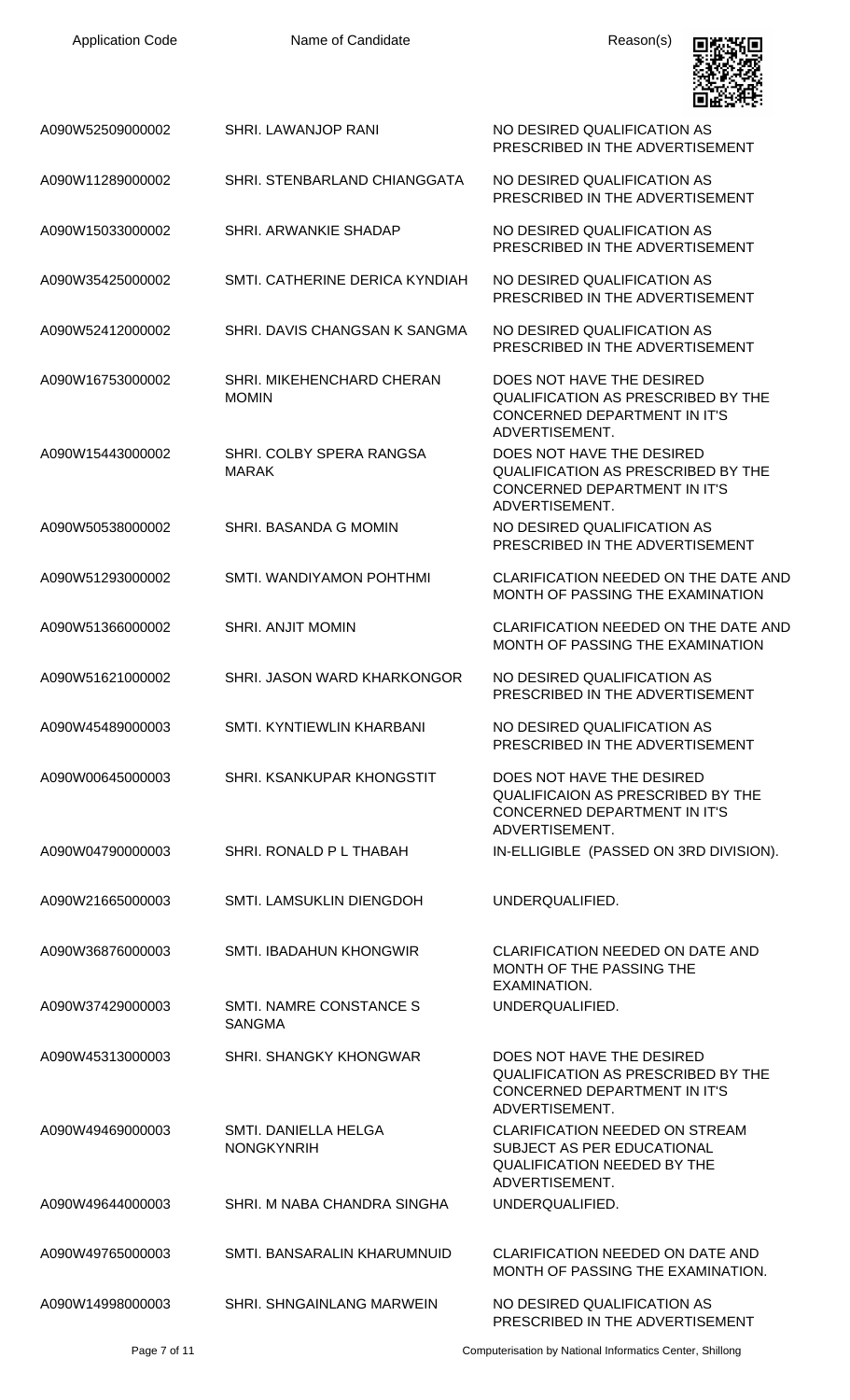| A090W21242000003 | SHRI. DAMIAN JEFFERY JYRWA                | NO DESIRED QUALIFICATION AS<br>PRESCRIBED IN THE ADVERTISEMENT                                                                    |
|------------------|-------------------------------------------|-----------------------------------------------------------------------------------------------------------------------------------|
| A090W36615000003 | SMTI. BALONGING S PDE                     | NO DESIRED QUALIFICATION AS<br>PRESCRIBED IN THE ADVERTISEMENT                                                                    |
| A090W13528000003 | SHRI. COSTLY STONE KASSAR                 | CLARIFICATION NEEDED ON THE DATE OF<br>PASSING THE EXAMINATION                                                                    |
| A090W47219000003 | SHRI. ARNIE WASAN R MARAK                 | NO DESIRED QUALIFICATION AS<br>PRESCRIBED IN THE ADVERTISEMENT                                                                    |
| A090W09598000003 | SHRI. ROGER WALLAMBOR RANEE               | NO DESIRED QUALIFICATION AS<br>PRESCRIBED IN THE ADVERTISEMENT                                                                    |
| A090W43095000004 | SHRI. DORISSTAR KURBAH                    | CLARIFICATION NEEDED ON THE DATE AND<br>MONTH OF PASSING THE EXAMINATION                                                          |
| A090W39709000004 | SMTI. KHUSI R MARAK                       | NO DESIRED QUALIFICATION AS<br>PRESCRIBED IN THE ADVERTISEMENT                                                                    |
| A090W36878000004 | SHRI. SHANBORLANG BYNNUD                  | CLARIFICATION NEEDED ON THE DATE AND<br>MONTH OF PASSING THE EXAMINATION                                                          |
| A090W36599000004 | SHRI. SENGKAL R MARAK                     | UNDERQUALIFIED.                                                                                                                   |
| A090W37657000004 | <b>SHRI. JAKRIK CH MARAK</b>              | NO DESIRED QUALIFICATION AS<br>PRESCRIBED IN THE ADVERTISEMENT                                                                    |
| A090W31901000004 | SHRI. KARBESTON N SANGMA                  | <b>CLARIFICATION NEEDED ON DATE AND</b><br>MONTH OF PASSING THE EXAMINATION.                                                      |
| A090W01650000004 | SHRI. MACDONALD JYRWA                     | DOES NOT HAVE THE DESIRED<br>QUALIFICAION AS PRESCRIBED BY THE<br>CONCERNED DEPARTMENT IN IT'S<br>ADVERTISEMENT.                  |
| A090W30162000004 | SMTI. BRENITHA B MARAK                    | CLARIFICATION NEEDED ON DIVISION AS<br>PER EDUCATION QUALIFICATION REQUIRED<br>BY THE ADVERTISEMENT.                              |
| A090W16036000004 | SMTI. MEAIBOKLIN KHYLLEP                  | NO DESIRED QUALIFICATION AS<br>PRESCRIBED IN THE ADVERTISEMENT                                                                    |
| A090W06292000004 | SMTI, GAYLE ALISHA KHARSHIING             | NO DESIRED QUALIFICATION AS<br>PRESCRIBED IN THE ADVERTISEMENT                                                                    |
| A090W10485000004 | SHRI. TONY BECKER MANDHA<br><b>SANGMA</b> | <b>CLARIFICATION NEEDED ON THE FIELD</b><br>STREAM OS AS PER THE EDUCATION<br>QUALIFICATION REQUIRED NEEDED BY THE<br><b>ADVT</b> |
| A090W36298000005 | SHRI. SOOPAIA KHARMAWPHLANG               | NO DESIRED QUALIFICATION AS<br>PRESCRIBED IN THE ADVERTISEMENT                                                                    |
| A090W13740000005 | SHRI. EDILBERT AINED LYNDEM               | NO DESIRED QUALIFICATION AS<br>PRESCRIBED IN THE ADVERTISEMENT                                                                    |
| A090W17872000005 | SHRI. AKARA MANGSANG SANGMA               | UNDERQUALIFIED.                                                                                                                   |
| A090W31907000005 | <b>SMTI. LARISA MAWROH</b>                | NO DESIRED QUALIFICATION AS<br>PRESCRIBED IN THE ADVERTISEMENT                                                                    |
| A090W35338000005 | SHRI. PYNSLEMMIKY LAMIN                   | UNDERQUALIFIED.                                                                                                                   |
| A090W35554000005 | SHRI. KUNAL T SANGMA                      | NO DESIRED QUALIFICATION AS<br>PRESCRIBED IN THE ADVERTISEMENT                                                                    |
| A090W20727000005 | SHRI. RONALD ELEAZER KURBAH               | CLARIFICATION NEEDED ON THE DATE OF<br>PASSING THE EXAMINATION                                                                    |

Application Code **Name of Candidate Name of Candidate** Reason(s)

回数张回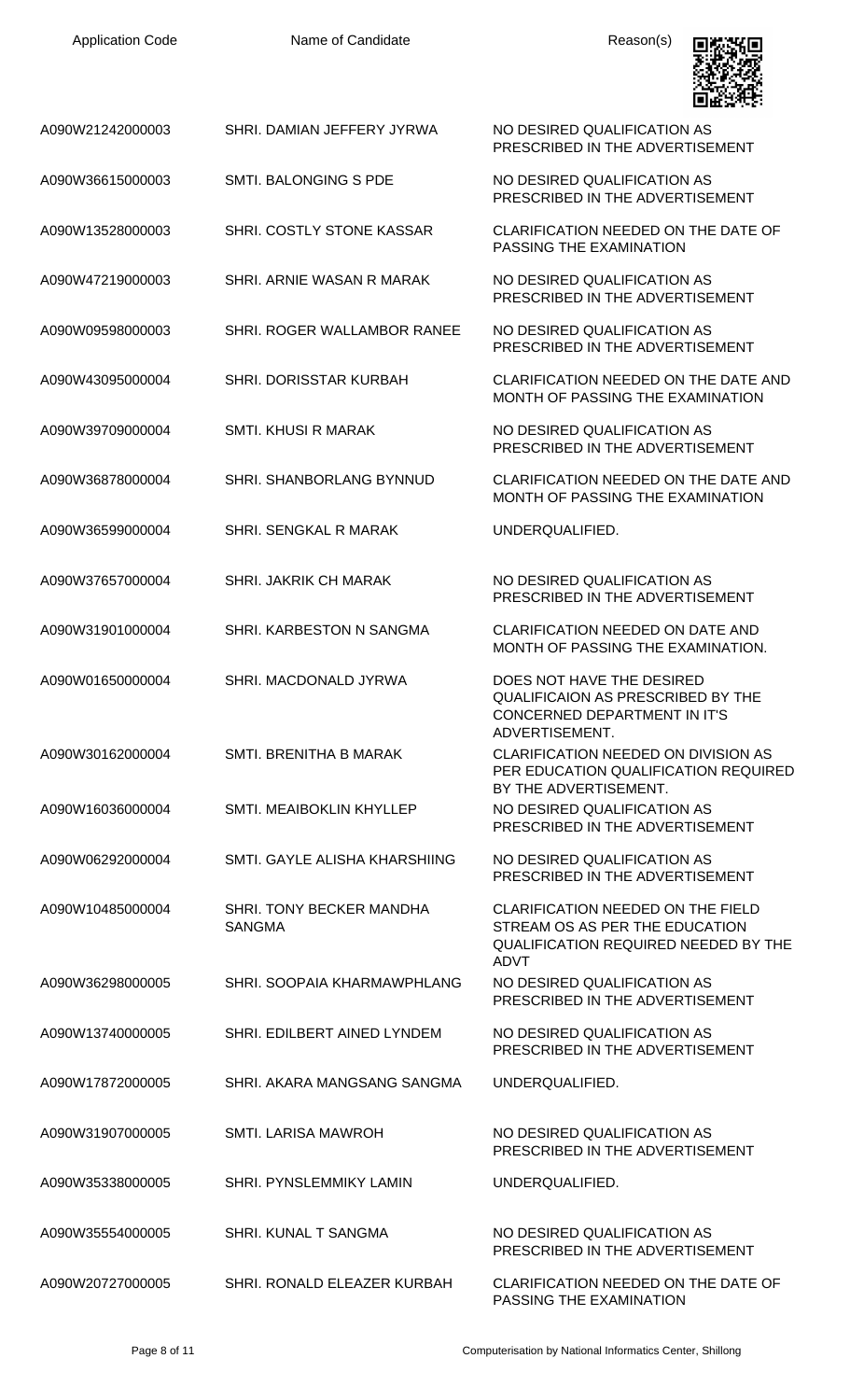| <b>Application Code</b> | Name of Candidate                         | Reason(s)                                                                                                                |
|-------------------------|-------------------------------------------|--------------------------------------------------------------------------------------------------------------------------|
| A090W05014000005        | SHRI. DILMAN M SANGMA                     | CLARIFICATION NEEDED ON THE DIVISION<br>AS PER THE EDUCATION QUALIFICATION<br>REQUIRED BY THE ADVERTISEMENT.             |
| A090W45290000005        | SHRI. RANGDAJIED CHYNE                    | NO DESIRED QUALIFICATION AS<br>PRESCRIBED IN THE ADVERTISEMENT                                                           |
| A090W07755000005        | SMTI. EURIKA B SANGMA                     | NO DESIRED QUALIFICATION AS<br>PRESCRIBED IN THE ADVERTISEMENT                                                           |
| A090W35665000005        | <b>SHRI. TOLIT PHAWA</b>                  | NO DESIRED QUALIFICATION AS<br>PRESCRIBED IN THE ADVERTISEMENT                                                           |
| A090W06530000006        | SHRI. BIJOY R SANGMA                      | NO DESIRED QUALIFICATION AS<br>PRESCRIBED IN THE ADVERTISEMENT                                                           |
| A090W37024000006        | SMTI. CHEERILY LYNGDOH<br><b>NONGPIUR</b> | NO DESIRED QUALIFICATION AS<br>PRESCRIBED IN THE ADVERTISEMENT                                                           |
| A090W32014000006        | SHRI. SIKAIBHA RYNGKHLEM                  | UNDERQUALIFIED.                                                                                                          |
| A090W37683000006        | SMTI. TEBERANI R SANGMA                   | NO DESIRED QUALIFICATION AS<br>PRESCRIBED IN THE ADVERTISEMENT                                                           |
| A090W37817000006        | SMTI. MUSEUM NONGRUM                      | NO DESIRED QUALIFICATION AS<br>PRESCRIBED IN THE ADVERTISEMENT                                                           |
| A090W05677000006        | SMTI. GRAZEL BAHUNLANG<br><b>NONGDHAR</b> | UNDERQUALIFIED.                                                                                                          |
| A090W34715000006        | <b>SHRI. DONBOKLANG DKHAR</b>             | NO DESIRED QUALIFICATION AS<br>PRESCRIBED IN THE ADVERTISEMENT                                                           |
| A090W11543000006        | SHRI. DAMEKIT PYNKHLONG                   | NO DESIRED QUALIFICATION AS<br>PRESCRIBED IN THE ADVERTISEMENT                                                           |
| A090W16845000006        | <b>SHRI. LARRY R SANGMA</b>               | <b>UNDERQUALIFIED</b>                                                                                                    |
| A090W37947000007        | <b>SHRI. TENNYSON RYNGHANG</b>            | UNDERQUALIFIED.                                                                                                          |
| A090W03273000007        | SHRI. MAWKORHIPOR NONGKYNRIH              | NO DESIRED QUALIFICATION AS<br>PRESCRIBED IN THE ADVERTISEMENT                                                           |
| A090W20516000007        | SMTI. WALSMI RANGSA MARAK                 | UNDERQUALIFIED.                                                                                                          |
| A090W09572000007        | SHRI. ALLWINSTAR D SHIRA                  | <b>CLARIFICATION NEEDED ON DATE AND</b><br>MONTH OF PASSING THE EXAMINATION.                                             |
| A090W37307000007        | SHRI. RIJANAI NONGDHAR                    | NO DESIRED QUALIFICATION AS<br>PRESCRIBED IN THE ADVERTISEMENT                                                           |
| A090W35905000008        | SHRI. FREDERICK DOPO SANGMA               | DOES NOT HAVE THE DESIRED<br><b>QUALIFICATION AS PRESCRIBED BY THE</b><br>CONCERNED DEPARTMENT IN IT'S                   |
| A090W35706000008        | <b>SHRI. JACOB HMAR</b>                   | ADVERTISEMENT.<br>UNDERQUALIFIED.                                                                                        |
| A090W27602000008        | SMTI. IBANRIHUN KHARBIHKHIEW              | DOES NOT HAVE THE DESIRED<br><b>QUALIFICATION AS PRESCRIBED BY THE</b><br>CONCERNED DEPARTMENT IN IT'S<br>ADVERTISEMENT. |
| A090W09009000008        | SHRI. JOACHIM CH MOMIN                    | DOES NOT HAVE THE DESIRED<br><b>QUALIFICATION AS PRESCRIBED BY THE</b><br>CONCERNED DEPARTMENT IN ITS ADVT               |
| A090W35974000008        | SMTI. SOMANKI PASSAH                      | NO DESIRED QUALIFICATION AS                                                                                              |

PRESCRIBED IN THE ADVERTISEMENT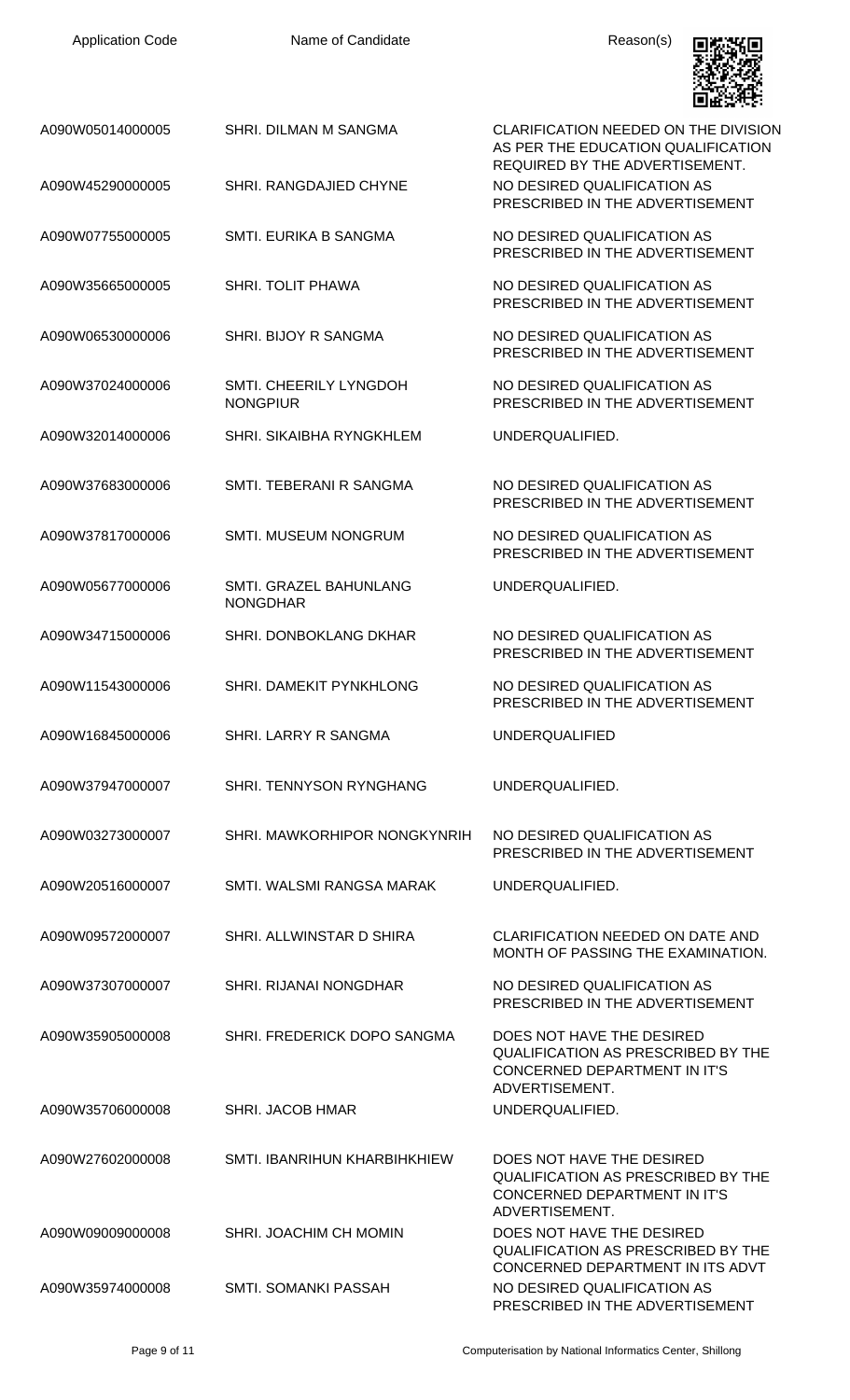| <b>Application Code</b> | Name of Candidate                               | Reason(s)                                                                                                                           |
|-------------------------|-------------------------------------------------|-------------------------------------------------------------------------------------------------------------------------------------|
| A090W04944000008        | SMTI. SAMAN ROIBHA LYNRAH                       | DOES NOT HAVE THE DESIRED<br><b>QUALIFICAION AS PRESCRIBED BY THE</b><br>CONCERNED DEPARTMENT IN IT'S<br>ADVERTISEMENT.             |
| A090W03830000008        | <b>SHRI. SAMBORLANG RANGAT</b>                  | DOES NOT HAVE THE DESIRED<br><b>QUALIFICATION AS PRESCRIBED BY THE</b><br>CONCERNED DEPARTMENT IN ITS ADVT                          |
| A090W28978000009        | SHRI. GOSTARFILTON KHONGLAM                     | NO DESIRED QUALIFICATION AS<br>PRESCRIBED IN THE ADVERTISEMENT                                                                      |
| A090W51171000009        | <b>SMTI. IBANRIHUN MANNERS</b>                  | <b>OVERAGED</b>                                                                                                                     |
| A090W11450000009        | SMTI, SARASHISHA NONGBET                        | UNDERQUALIFIED.                                                                                                                     |
| A090W20275000009        | SHRI. AZRIEL VARION MASSAR                      | UNDERQUALIFIED.                                                                                                                     |
| A090W05693000009        | <b>SHRI, SANJAY K MARAK</b>                     | UNDERQUALIFIED.                                                                                                                     |
| A090W37258000009        | SMTI. LAKMENLANG RYNJAH                         | CLARIFICATION NEEDED ON THE DATE AND<br>MONTH OF PASSING THE EXAMINATION                                                            |
| A090W09236000010        | <b>SHRI. BERGOMI TANGSAL B</b><br><b>SANGMA</b> | DOES NOT HAVE THE DESIRED<br><b>QUALIFICATION AS PRESCRIBED BY THE</b><br>CONCERNED DEPARTMENT IN IT'S<br>ADVERTISEMENT.            |
| A090W38589000011        | <b>SHRI. TOIARBOR TOI</b>                       | UNDERQUALIFIED.                                                                                                                     |
| A090W00058000011        | SHRI. JUNYBIRTH T SANGMA                        | <b>CLARIFICATION NEEDED ON THE</b><br>FIELD/STREAM OF SUBJECT AS PER<br>EDUCATIONAL QUALIFICATION REQUIRED<br>BY THE ADVERTISEMENT. |
| A090W19945000011        | SMTI, STEPHANIE DAWANKA WAR                     | UNDERQUALIFIED.                                                                                                                     |
| A090W10945000011        | SMTI. AROMA JEAN NONGKHLAW                      | UNDERQUALIFIED.                                                                                                                     |
| A090W09014000011        | SMTI, MARY BALSIME CH SANGMA                    | UNDERQUALIFIED.                                                                                                                     |
| A090W21905000011        | SHRI, RICARDO AWE SANGMA                        | DOES NOT HAVE THE DESIRED<br><b>QUALIFICATION AS PRESCRIBED BY THE</b><br><b>CONCERNED DEPARTMENT IN IT'S</b><br>ADVERTISEMENT.     |
| A090W32074000012        | SHRI. JOSHUA BANRIKUPAR S<br><b>NONGBRI</b>     | NO DESIRED QUALIFICATION AS<br>PRESCRIBED IN THE ADVERTISEMENT                                                                      |
| A090W06133000012        | SHRI. AVIN MAWDONG DECRUSE<br><b>WANBAH</b>     | UNDERQUALIFIED.                                                                                                                     |
| A090W17240000012        | SHRI. BARABOR NONGRUM                           | NO DESIRED QUALIFICATION AS<br>PRESCRIBED IN THE ADVERTISEMENT                                                                      |
| A090W37025000012        | SHRI. BALANCE STAR SWETT                        | UNDERQUALIFIED.                                                                                                                     |
| A090W12823000012        | SMTI. AEROMANIA G MOMIN                         | NO DESIRED OUALIFICATION AS<br>PRESCRIBED IN THE ADVERTISEMENT                                                                      |
| A090W16587000012        | SHRI. BANJIED WARJRI                            | CLARIFICATION NEEDED ON THE DATE AND<br>MONTH OF PASSING THE EXAMINATION                                                            |
| A090W22833000013        | SHRI. MOONPASCAL CEAZAR<br><b>SIANGSHAI</b>     | UNDERQUALIFIED.                                                                                                                     |